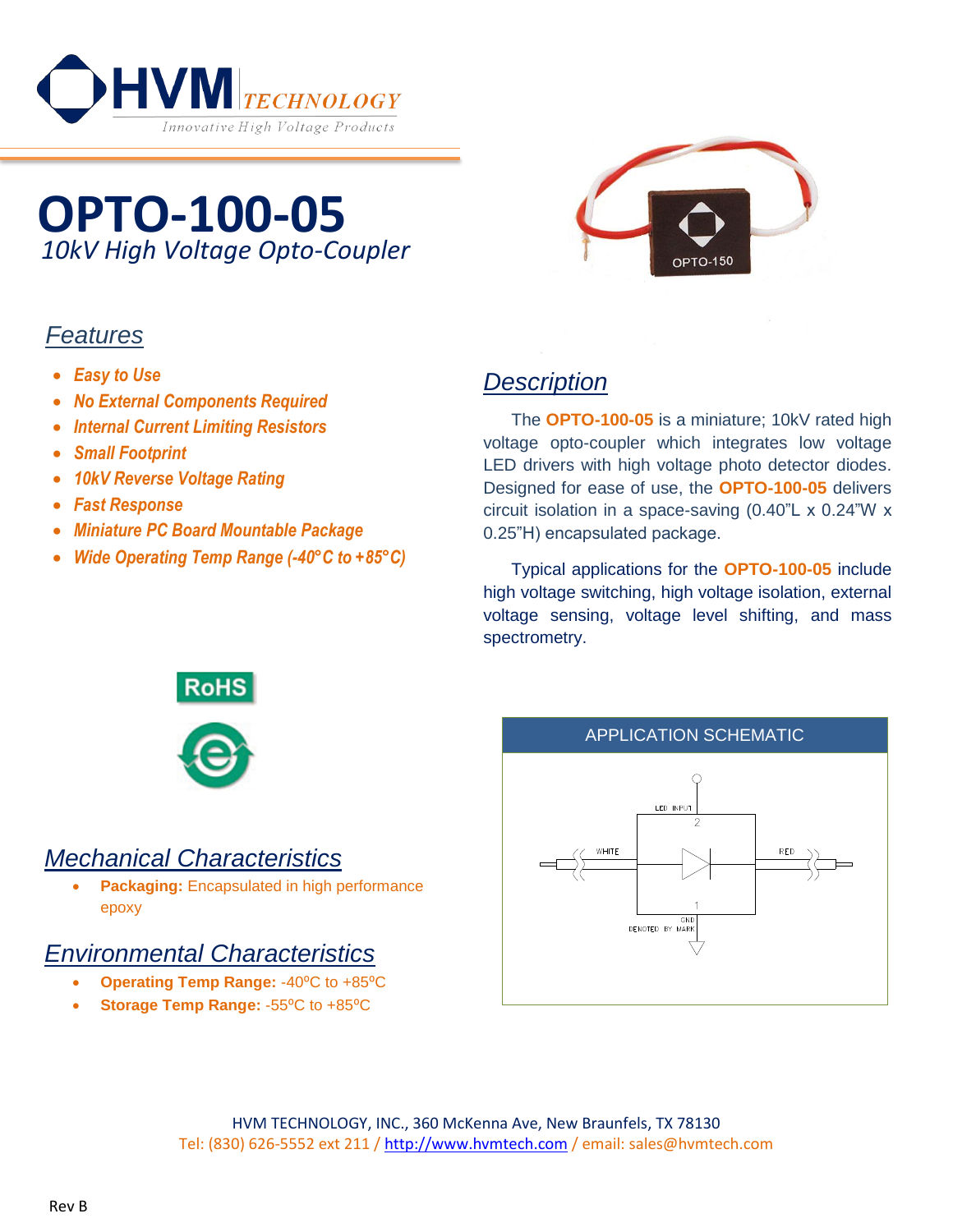

| ELECTRICAL CHARACTERISTICS                              |             |
|---------------------------------------------------------|-------------|
| <b>Absolute Max</b>                                     |             |
| <b>LED Forward Current</b>                              | 400 mA      |
| <b>LED Reverse Voltage</b>                              | 5V          |
| <b>LED Max Input Voltage</b>                            | 5V          |
| <b>LED Forward Voltage Drop</b>                         | 2.9V        |
| <b>Photodiode Reverse Voltage</b>                       | 10,000 V    |
| <b>Photodiode Dissipation</b>                           | 1.25W       |
| <b>Typical</b>                                          |             |
| <b>LED Voltage Input</b><br>@100mA Current Drive        | 3.25V       |
| <b>Reverse Leakage Current</b><br>@15,000 V, ILED = 0mA | $<$ 10 $nA$ |
| <b>DC Current Transfer Ratio</b>                        | 0.15%       |
| <b>Turn-on Time</b>                                     | $2 \mu s$   |
| <b>Turn-off Time</b>                                    | $2 \mu s$   |

All specifications at 25°C ambient temperature unless otherwise stated.



| <b>Pin Labels</b> |         |
|-------------------|---------|
| Pin <sub>1</sub>  | $IFD -$ |
| Pin <sub>2</sub>  | $LED +$ |

HVM TECHNOLOGY, INC., 360 McKenna Ave, New Braunfels, TX 78130 Tel: (830) 626-5552 ext 211 / [http://www.hvmtech.com](http://www.hvmtech.com/) / email: sales@hvmtech.com